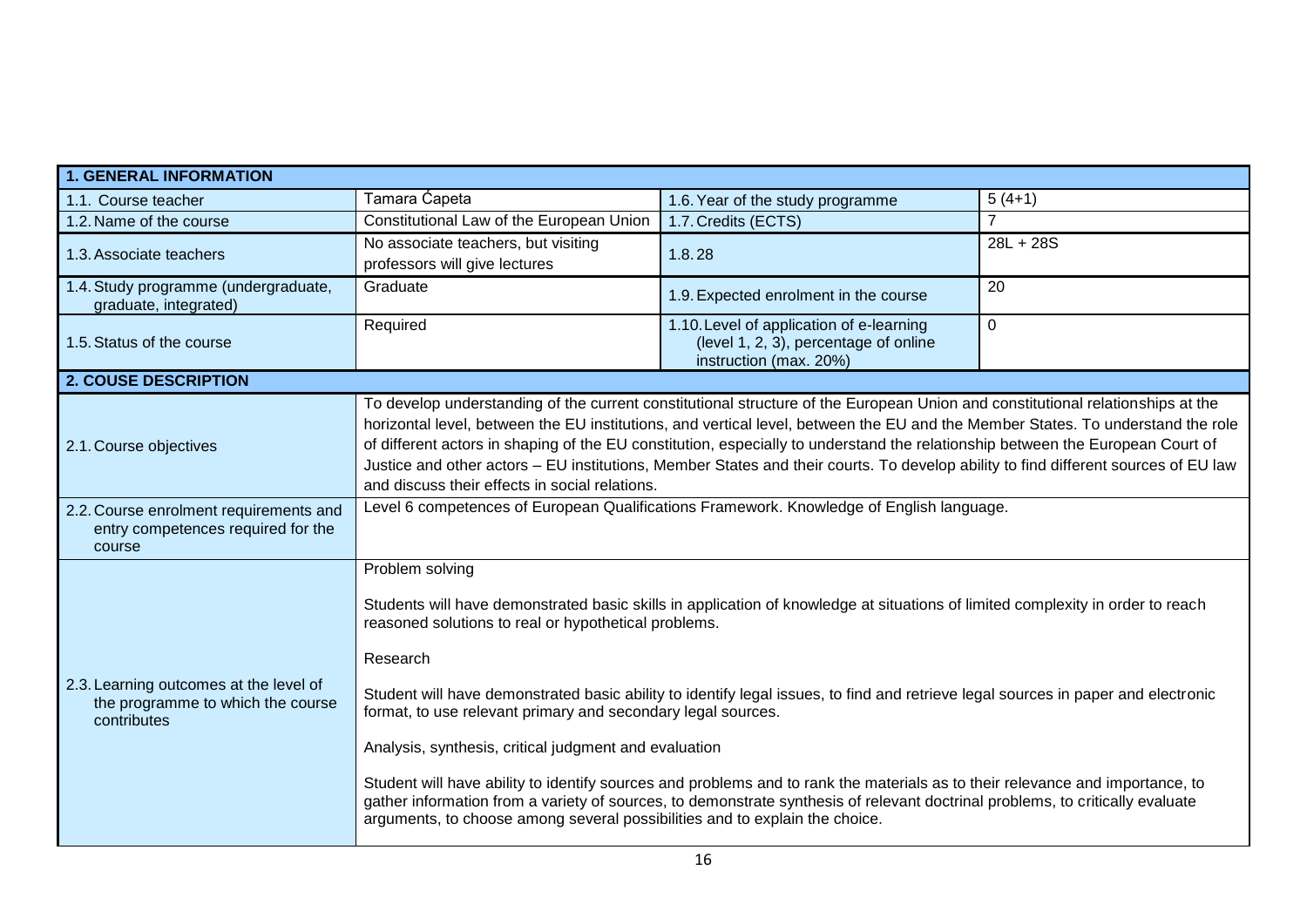|                                                                                              |                                                                                                                                                                                                                                                                                                       | Independence and ability to learn                                                                                                                                                                                                                                                                                                                                                                                      |  |  |
|----------------------------------------------------------------------------------------------|-------------------------------------------------------------------------------------------------------------------------------------------------------------------------------------------------------------------------------------------------------------------------------------------------------|------------------------------------------------------------------------------------------------------------------------------------------------------------------------------------------------------------------------------------------------------------------------------------------------------------------------------------------------------------------------------------------------------------------------|--|--|
|                                                                                              | Student will have demonstrated basic capacity to implement student research supervised by a professor, regardless whether<br>the area of research was previously discussed in class or not, to reflect upon process of learning and to be able to ask for and<br>use advice of his or her supervisor. |                                                                                                                                                                                                                                                                                                                                                                                                                        |  |  |
|                                                                                              | Communication and literacy                                                                                                                                                                                                                                                                            |                                                                                                                                                                                                                                                                                                                                                                                                                        |  |  |
|                                                                                              | Student will have been able to use professional language and to present information in a way that is comprehensible to others,<br>to read and discuss legal materials written in technical and complex language, and to write a student essay and be able to<br>present it in appropriate way.        |                                                                                                                                                                                                                                                                                                                                                                                                                        |  |  |
|                                                                                              | Other general learning outcomes                                                                                                                                                                                                                                                                       |                                                                                                                                                                                                                                                                                                                                                                                                                        |  |  |
|                                                                                              | Student will have ability to use internet, including e-mail, to work in a group and to contribute to achievement of group goals.                                                                                                                                                                      |                                                                                                                                                                                                                                                                                                                                                                                                                        |  |  |
| 2.4. Learning outcomes expected at the<br>level of the course (4 to 10 learning<br>outcomes) | (1)                                                                                                                                                                                                                                                                                                   | To have knowledge about relevant legal sources of the European Union law and to be able to distinguish them based<br>on their characteristics and effects. To be able to differentiate legal sources of EU law from national legal sources,<br>international legal sources and law of the Council of Europe;                                                                                                           |  |  |
|                                                                                              | (2)                                                                                                                                                                                                                                                                                                   | To understand main political objectives of the European integration and to be able to recognize them on grounds of<br>analysis of primary sources, secondary sources and case law. To understand how economic integration and political<br>objectives are interrelated, and how they were defined by the founding fathers of the EU. To acquire ability to identify<br>such objectives by analysis of legal materials; |  |  |
|                                                                                              | (3)                                                                                                                                                                                                                                                                                                   | To understand competences of the institutions of the European union and to have command of the basic concepts<br>relevant for law making in the European Union;                                                                                                                                                                                                                                                        |  |  |
|                                                                                              | (4)                                                                                                                                                                                                                                                                                                   | To understand the concept of conferred powers and why is the European union an organization of conferred powers.                                                                                                                                                                                                                                                                                                       |  |  |
|                                                                                              | (5)                                                                                                                                                                                                                                                                                                   | To understand concepts of subsidiarity and proportionality and to be able to recognize their mail elements in legislative<br>and judicial practice;                                                                                                                                                                                                                                                                    |  |  |
|                                                                                              | (6)                                                                                                                                                                                                                                                                                                   | To understand the role of the European Court of Justice in development and constitutionalisation of EU law, and place<br>and function of its decisions within the legal order of the EU;                                                                                                                                                                                                                               |  |  |
|                                                                                              | (7)                                                                                                                                                                                                                                                                                                   | To develop basic understanding of the Community method and to be able to distinguish it from international law<br>method, method of civil law and the common law method;                                                                                                                                                                                                                                               |  |  |
|                                                                                              | (8)                                                                                                                                                                                                                                                                                                   | To understand the relationship and tensions between the EU and national constitutions of EU member states                                                                                                                                                                                                                                                                                                              |  |  |
|                                                                                              | (9)                                                                                                                                                                                                                                                                                                   | To familiarize with basic obligations of national courts when they apply EU law and their obligations in case of conflict                                                                                                                                                                                                                                                                                              |  |  |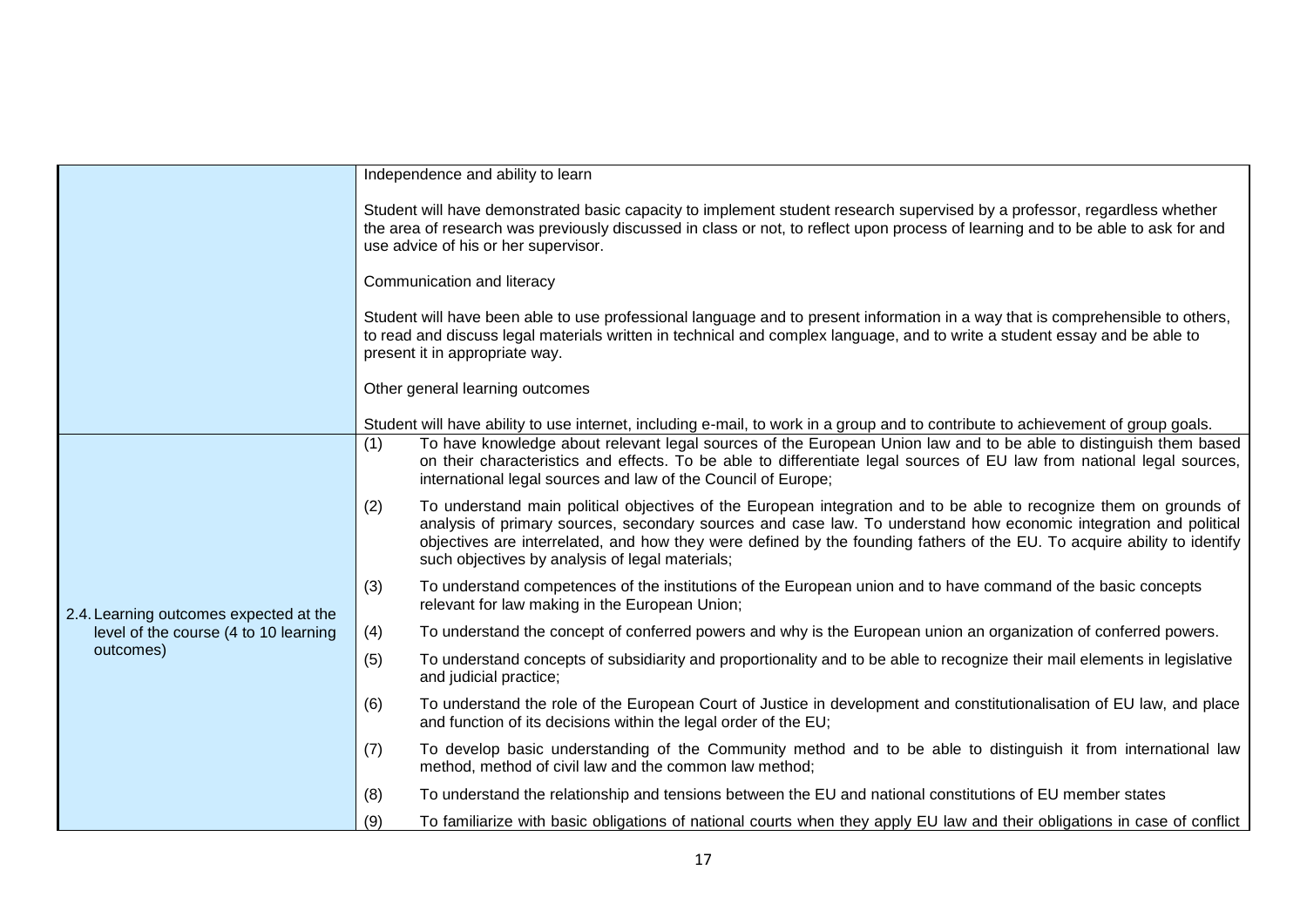|                                                                                     | between legal rules of national law and legal rules of EU law, particularly, in context of constitutional review of national<br>law;                                                                                                                                                                                                                                                                                                                                                                                                                                                                                                                                                                                                                       |  |  |
|-------------------------------------------------------------------------------------|------------------------------------------------------------------------------------------------------------------------------------------------------------------------------------------------------------------------------------------------------------------------------------------------------------------------------------------------------------------------------------------------------------------------------------------------------------------------------------------------------------------------------------------------------------------------------------------------------------------------------------------------------------------------------------------------------------------------------------------------------------|--|--|
|                                                                                     | To understand economic and political background of legal regulation of market freedoms and EU citizenship<br>(10)                                                                                                                                                                                                                                                                                                                                                                                                                                                                                                                                                                                                                                          |  |  |
|                                                                                     | The Course is organized in 12 units. Each unit comprises a methodological and research component, and is implemented partly<br>through lectures and partly through students' presentations and discussions.                                                                                                                                                                                                                                                                                                                                                                                                                                                                                                                                                |  |  |
|                                                                                     | Unit 1 – The constitutional evolution of the EU and basic concepts: constitutionalisation and federalism in the EU                                                                                                                                                                                                                                                                                                                                                                                                                                                                                                                                                                                                                                         |  |  |
| 2.5. Course content broken down in<br>detail by weekly class schedule<br>(syllabus) | Learning objectives: to understand current structure of the European Union and its historic evolution. To understand the main<br>stages of European economic integration, and how economic integration affects political and social sphere. To understand<br>economic and political objectives of the European integration and to understand links between economic integration and<br>political goals of the founding fathers of the EU. To get familiar with the concepts of constitutionalisation and federalisation. To<br>understand the concept of conferred powers and discuss EU internal and external competences.                                                                                                                                |  |  |
|                                                                                     | Unit 2 - European Union - the main political actors                                                                                                                                                                                                                                                                                                                                                                                                                                                                                                                                                                                                                                                                                                        |  |  |
|                                                                                     | Learning objectives: To understand the institutional setting of the European Union, to get acquainted with its institutions,<br>particularly, their roles and interrelationship. To understand the vertical separation of powers between the EU and her Member<br>States. To understand competences of the European Union and to develop ability to determine their scope. To understand the<br>role of Member States in the European regulatory process, particularly the role of national parliaments. To get basic<br>understanding of concepts of subsidiarity, proportionality and conferred powers. To understand the European regulatory<br>process and roles of individual actors (the European Commission, the Council, the European Parliament). |  |  |
|                                                                                     | Unit 3 - The European Court of Justice                                                                                                                                                                                                                                                                                                                                                                                                                                                                                                                                                                                                                                                                                                                     |  |  |
|                                                                                     | Learning objectives: To get the basic overview of the judicial structure of the European Union, notably, the General Court and<br>the European Court of Justice. To understand the main branches of jurisdiction of the European Court of Justice, notably, the<br>preliminary rulings procedure (Art. 267 TFEU), infraction proceedings (Arts. 258-261 TFEU), and actions for annulment of the<br>acts of the EU and failure to act (Arts. 263-266 TFEU). To understand the involvment of the CJEU in the constituttionalisation of<br>the European Union. To discuss the legitimacy of the law-creative role of the courts generally and the CJEU specifically.                                                                                          |  |  |
|                                                                                     | Unit 4 – The transformation of the EU legal order - "new legal order"                                                                                                                                                                                                                                                                                                                                                                                                                                                                                                                                                                                                                                                                                      |  |  |
|                                                                                     | Learning objectives: To discuss early, foundational judgments initiating the process of constitutionalisation of the EU legal<br>order. To acquire understanding of concepts of "direct effect" and "supremacy" of EU law. To understand the concept of the<br>"new legal order of European Law" as proposed by the CJEU and what makes it different from the legal orders of Member                                                                                                                                                                                                                                                                                                                                                                       |  |  |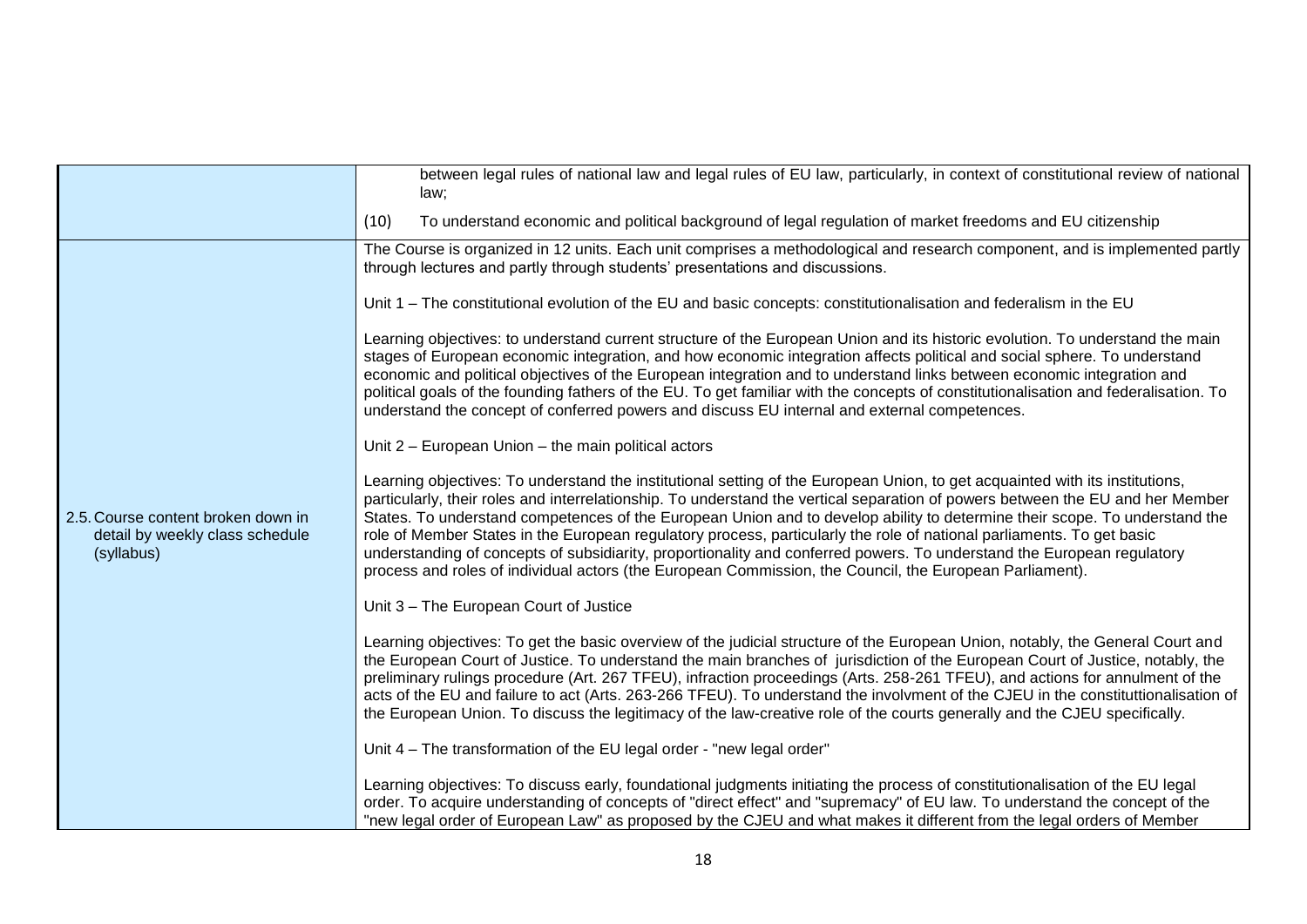| States of the EU and the legal order of international law. To get familiarized with the legal reasoning of the ECJ. To understand<br>the role of the ECJ in process of constitutionalisation of EU law and its relationship with other actors.                                                                                                                                                                                                                                                                                                                                      |
|-------------------------------------------------------------------------------------------------------------------------------------------------------------------------------------------------------------------------------------------------------------------------------------------------------------------------------------------------------------------------------------------------------------------------------------------------------------------------------------------------------------------------------------------------------------------------------------|
| Unit 5 - 'Ordinary' supremacy and the Simmenthal doctrine                                                                                                                                                                                                                                                                                                                                                                                                                                                                                                                           |
| Learning objectives: To understand obligations of national courts flowing from doctrines of supremacy and direct effect. To<br>understand procedural and interpretative problems that may arise in this context. To understand different models of judicial<br>review and how they are affected by the Simmenthal doctrine. To develop understanding the tensions flowing from European<br>and domestic role of national courts when confronted with choice between national and European legal sources.                                                                            |
| Unit 6 – Constitutional supremacy of EU law: limits imposed by national constitutions                                                                                                                                                                                                                                                                                                                                                                                                                                                                                               |
| Learning objectives: To understand limits to European integration imposed by national constitutions of its Member States. To<br>get acquainted with differences in understanding of supremacy of EU law that exist between the ECJ and national courts of<br>constitutional jurisdiction. To understand national arguments that challenge supremacy of EU law and counterarguments that<br>contend the opposite. To familiarize with the major national judicial decisions that challenge supremacy of EU law, particularly<br>the doctrine of the German Bundesverfassungsgericht. |
| Unit 7 - Sources and effects of EU law                                                                                                                                                                                                                                                                                                                                                                                                                                                                                                                                              |
| Learning objectives: To get acquainted with sources of EU law and to understand the difference between primary and<br>secondary EU law. To understand the concept of general principles of EU law and how they relate to primary and secondary<br>sources. To develop ability to determine the scope of EU law based on applicability of particular categories of applicable legal<br>rules (primary law, secondary law, general principles of law). To discuss the new Treaty systematization of legal sources<br>introduced by the Lisbon Treaty.                                 |
| Unit 8 - Secondary EU law: the case of Directives                                                                                                                                                                                                                                                                                                                                                                                                                                                                                                                                   |
| Learning objectives: To understand specific characteristics of Directives as a source of secondary EU law. To develop basic<br>knowledge about their effects in legal order of the EU and in national legal orders. To understand the TFEU distinction between<br>Regulations and Directives and reasons for choice of one of the two categories of sources. To understand judicial development<br>of the case-law on the effect of Directives. To learn to distinguish vertical from horizontal direct effect and to understand the<br>importance of that distinction.             |
| Unit 9 - Interpretative duties of national authorities                                                                                                                                                                                                                                                                                                                                                                                                                                                                                                                              |
| Learning objectives: To understand obligation of Member States to apply EU law fully, correctly and effectively. To acquire<br>ability to distinguish between direct and indirect effect of EU law. To understand concept of EU law-friendly interpretation and to                                                                                                                                                                                                                                                                                                                  |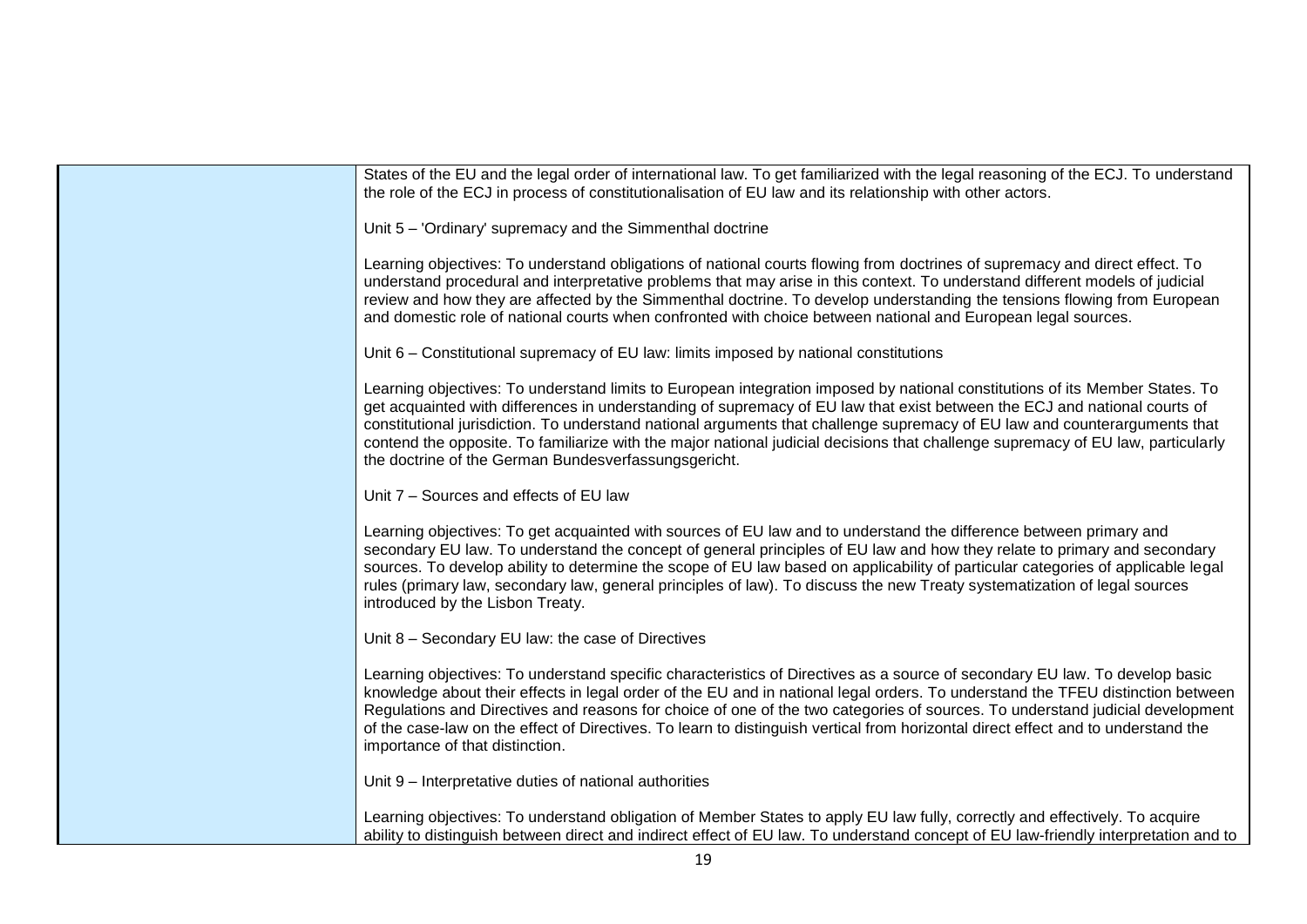|                             | EU law.                                                                                                                                                                                                                                                                                                                                                                                                                                                                                                                                                                                                                                                                                                                                                                                                     | be able to determine the limits of such interpretation. To understand motivation and method of the ECJ in relevant cases where<br>that concept was introduced. To understand principles of equivalence and effectiveness of legal protection of rights based in |                                                                                    |  |
|-----------------------------|-------------------------------------------------------------------------------------------------------------------------------------------------------------------------------------------------------------------------------------------------------------------------------------------------------------------------------------------------------------------------------------------------------------------------------------------------------------------------------------------------------------------------------------------------------------------------------------------------------------------------------------------------------------------------------------------------------------------------------------------------------------------------------------------------------------|-----------------------------------------------------------------------------------------------------------------------------------------------------------------------------------------------------------------------------------------------------------------|------------------------------------------------------------------------------------|--|
|                             | Unit 10 - From general principles of law to the EU Charter of Fundamental Rights                                                                                                                                                                                                                                                                                                                                                                                                                                                                                                                                                                                                                                                                                                                            |                                                                                                                                                                                                                                                                 |                                                                                    |  |
|                             | Learning objectives: To understand the reasons for the inclusion of fundamental rights into the EU legal system; to understand<br>the function of fundamental rights in the EU legal order and to discuss current practice. To discuss the usefulness of multiple<br>systems of fundamental rights protection in Europe.                                                                                                                                                                                                                                                                                                                                                                                                                                                                                    |                                                                                                                                                                                                                                                                 |                                                                                    |  |
|                             | Unit 11 – Disobedient state – remedies for violations of EU law                                                                                                                                                                                                                                                                                                                                                                                                                                                                                                                                                                                                                                                                                                                                             |                                                                                                                                                                                                                                                                 |                                                                                    |  |
|                             | Learning objectives: To understand mechanisms through which the EU law may be enforced against the Member States,<br>especially the infringement procedure and state liability for damages. To discuss use of both mechanisms from the point of view<br>of an individual. To discuss the role of the European Commission in infringement procedure. To discuss penalties system<br>against the states. To acquire ability to recognize "sufficiently serious breach" of EU law.                                                                                                                                                                                                                                                                                                                             |                                                                                                                                                                                                                                                                 |                                                                                    |  |
|                             | Unit 12 - From economic foundations based in the internal market to EU citizenship                                                                                                                                                                                                                                                                                                                                                                                                                                                                                                                                                                                                                                                                                                                          |                                                                                                                                                                                                                                                                 |                                                                                    |  |
|                             | Learning objectives: To understand the economic and political background of the internal market. To understand judicial<br>choices in the development of the internal market rules, using free movement of goods as an example. To understand the<br>motivation of the ECJ that underlies its reasoning. To discuss restrictive influence of four freedoms on national regulatory<br>choices. To understand how national measures restricting market freedoms can be justified.<br>To discuss the reasons for the introduction of the concept of EU citizenship into the Treaties. To understand the judicial<br>transformation of the concept of citizenship. To discuss the interrelation between law and politics in the background of judicial<br>development of EU market freedoms and EU citizenship. |                                                                                                                                                                                                                                                                 |                                                                                    |  |
|                             | $\boxtimes$ lectures<br>$\boxtimes$ seminars and workshops                                                                                                                                                                                                                                                                                                                                                                                                                                                                                                                                                                                                                                                                                                                                                  | $\boxtimes$ independent assignments                                                                                                                                                                                                                             | 2.7. Comments:<br>The course is based on socratic method.                          |  |
| 2.6. Format of instruction: | exercises<br>on line in entirety<br>$\Box$ partial e-learning<br>$\Box$ field work                                                                                                                                                                                                                                                                                                                                                                                                                                                                                                                                                                                                                                                                                                                          | multimedia and the internet<br>$\Box$<br>laboratory                                                                                                                                                                                                             | Students need to prepare for each class                                            |  |
|                             |                                                                                                                                                                                                                                                                                                                                                                                                                                                                                                                                                                                                                                                                                                                                                                                                             | $\mathcal{L}_{\mathcal{A}}$<br>work with mentor                                                                                                                                                                                                                 | in advance. Teaching materials for each                                            |  |
|                             |                                                                                                                                                                                                                                                                                                                                                                                                                                                                                                                                                                                                                                                                                                                                                                                                             | (other)                                                                                                                                                                                                                                                         | class are placed on the web and student<br>assignments require on-line research of |  |